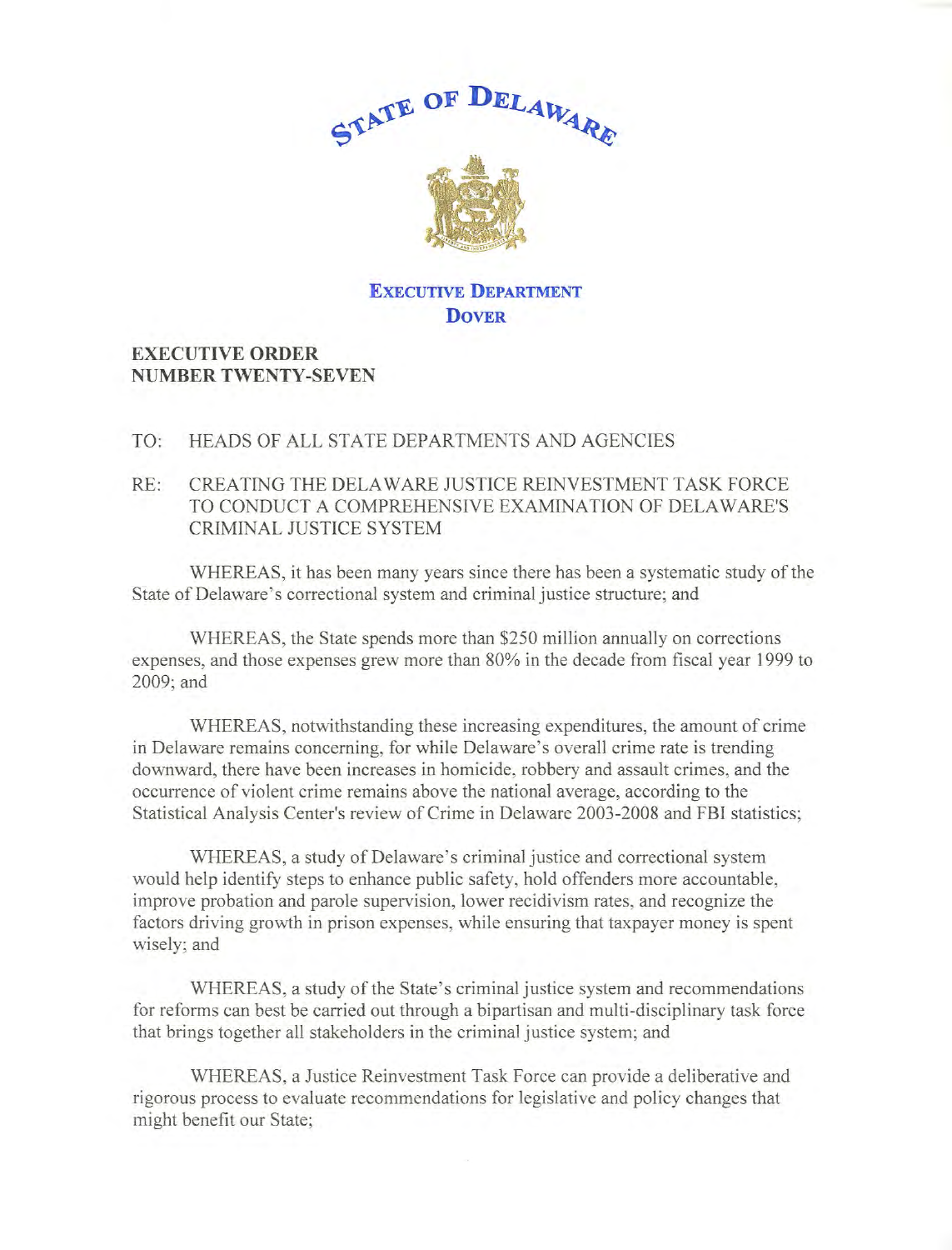NOW THEREFORE, I, JACK A. MARKELL, by virtue of the authority vested in me as Governor of the State of Delaware, do hereby ORDER that:

1. The Delaware Justice Reinvestment Task Force (hereinafter "Task Force") is hereby established. The Task Force will consist of:

- a. The Lieutenant Governor, who shall act as the non-voting Chairperson of the Task Force;
- b. Two members of the Senate, one appointed by the President Pro Tempore of the Senate and one appointed by the Minority Leader;
- c. Two members of the House of Representatives, one appointed by the Speaker of the House and one appointed by the Minority Leader;
- d. The Chief Justice of the Supreme Court of Delaware or his designee;
- e. The President Judge of the Superior Court or his designee;
- f. The Chief Judge of the Court of Common Pleas or his designee;
- g. The Chief Magistrate of the Justice of the Peace Court or his designee;
- h. The Attorney General or his designee;
- i. The Public Defender or his designee;
- j. The Commissioner of the Department of Correction or his designee;
- k. The Secretary of the Department of Safety and Homeland Security or his designee;
- I. The Colonel of the Delaware State Police or his designee;
- m. Two representatives of county or municipal law enforcement, as designated by the Chairman of the Delaware Police Chiefs' Council;
- n. The Executive Director of the Victims' Compensation Assistance Program, or her designee; and
- o. One representative appointed by the cabinet-level team that provides oversight of the Individual Assessment, Discharge and Planning Teams(!- ADAPT) under Executive Order No. 7.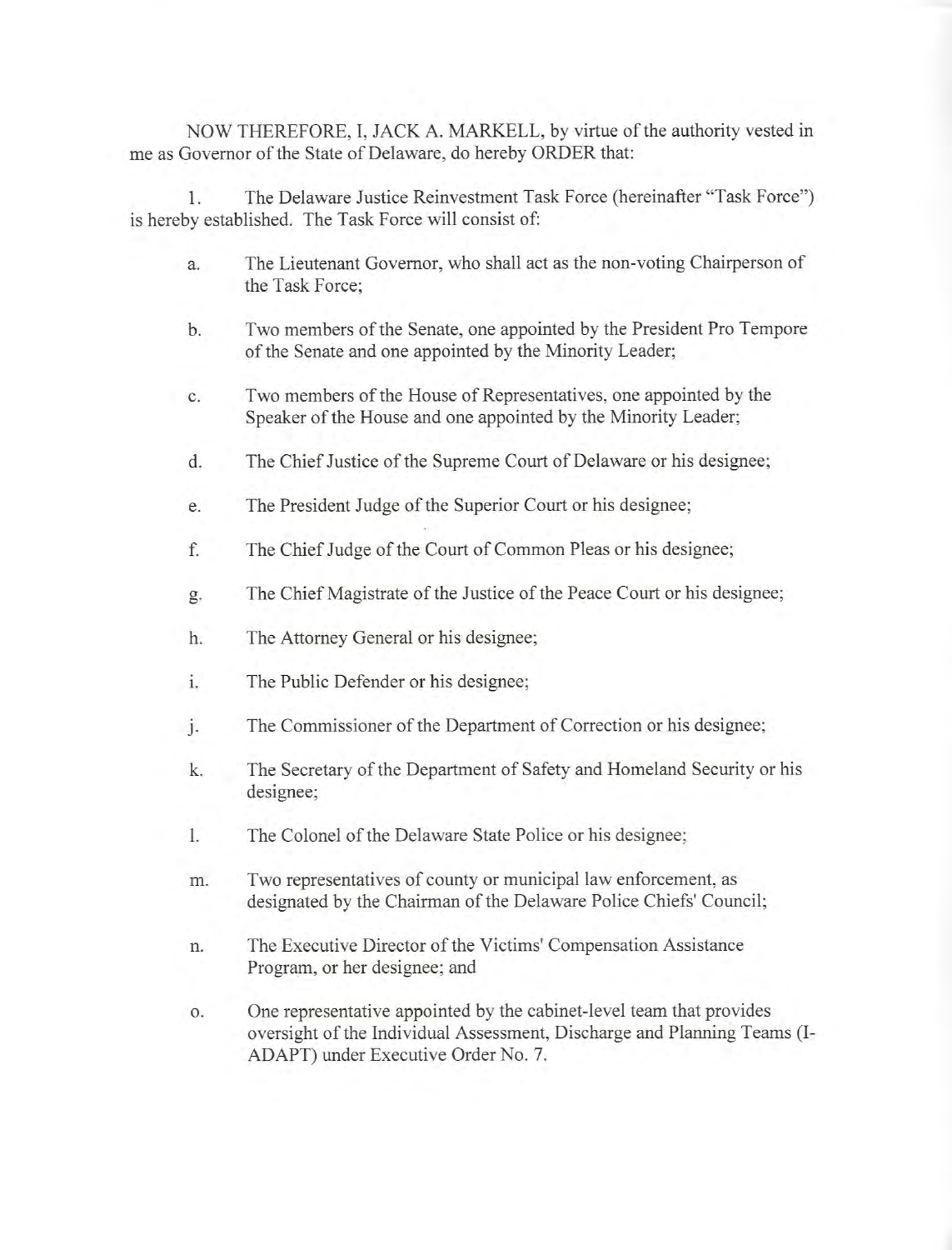2. A quorum of the Task Force shall consist of a majority of members. If a quorum is met at any meeting, it is a sufficient number of members for any official action to be taken by the Task Force.

3. Each voting member shall be entitled to appoint a single individual to serve as proxy for the duration of his or her term if the member is unable to attend a meeting of the Task Force. The designation of a proxy by a member shall be in a writing transmitted to the Chairperson of the Task Force.

4. Members of the Task Force shall receive no compensation for their services, except that any member may be reimbursed for actual expenses incurred in the performance of their duties by the agency or department in which they serve as an official or employee.

5. All executive branch departments and agencies shall, upon request of the Task Force or the Governor, provide requested services, information, and technical assistance to support the goals of the Task Force.

- 6. The Task Force shall:
- a. undertake a comprehensive review of the state's criminal justice system and the factors driving jail and prison population growth;
- b. develop and make recommendations regarding policy options to generate savings and increase public safety, focusing on evidence-based practices for reducing recidivism;
- c. engage in strategic planning for implementation of policy recommendations; and
- d. develop a plan for measuring the impact of policy changes and reallocation of resources to enhance the accountability of criminal justice system actors and policies.

7. The Task Force shall report its findings and recommendations for policy change and legislative action to the Governor, the Chief Justice of the Supreme Court, the President Pro Tempore of the Senate and the Speaker of the House no later than January 31, 2012.

8. Until it delivers its findings and recommendations, the Task Force shall hold monthly meetings except as otherwise provided by vote of the Task Force or by order of the Chair. Fallowing the reporting of its findings and recommendations, the Task Force shall meet as needed to address adoption and implementation of its findings and recommendations.